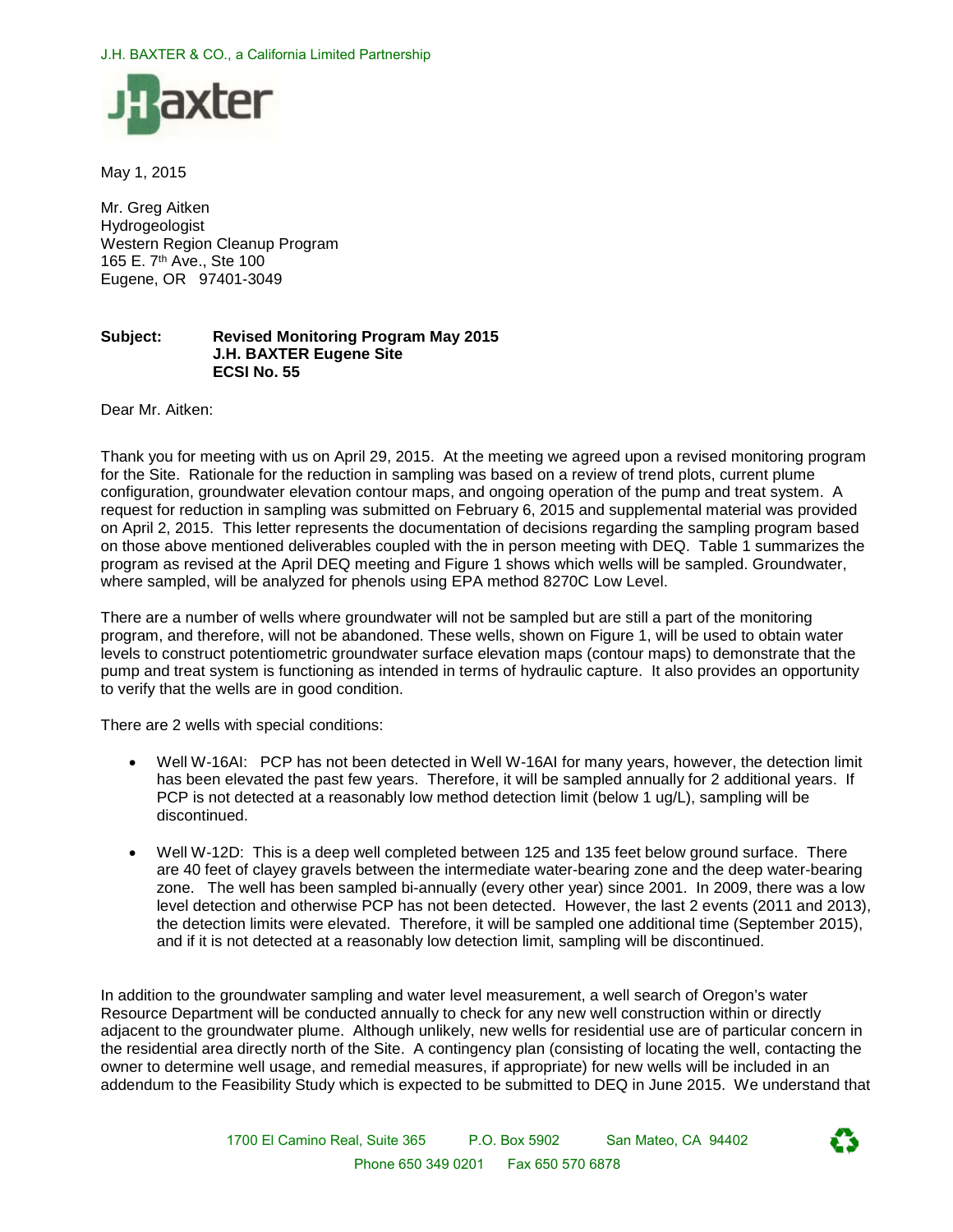this monitoring program will be periodically reviewed to ensure it meets the monitoring needs of the project. If you have any questions, please contact me at (650) 349-0201.

Sincerely,

Dechaja taxter

Georgia Baxter Chief Executive Officer

cc: Heidi Blischke/GSI Scott Thielke/Baxter

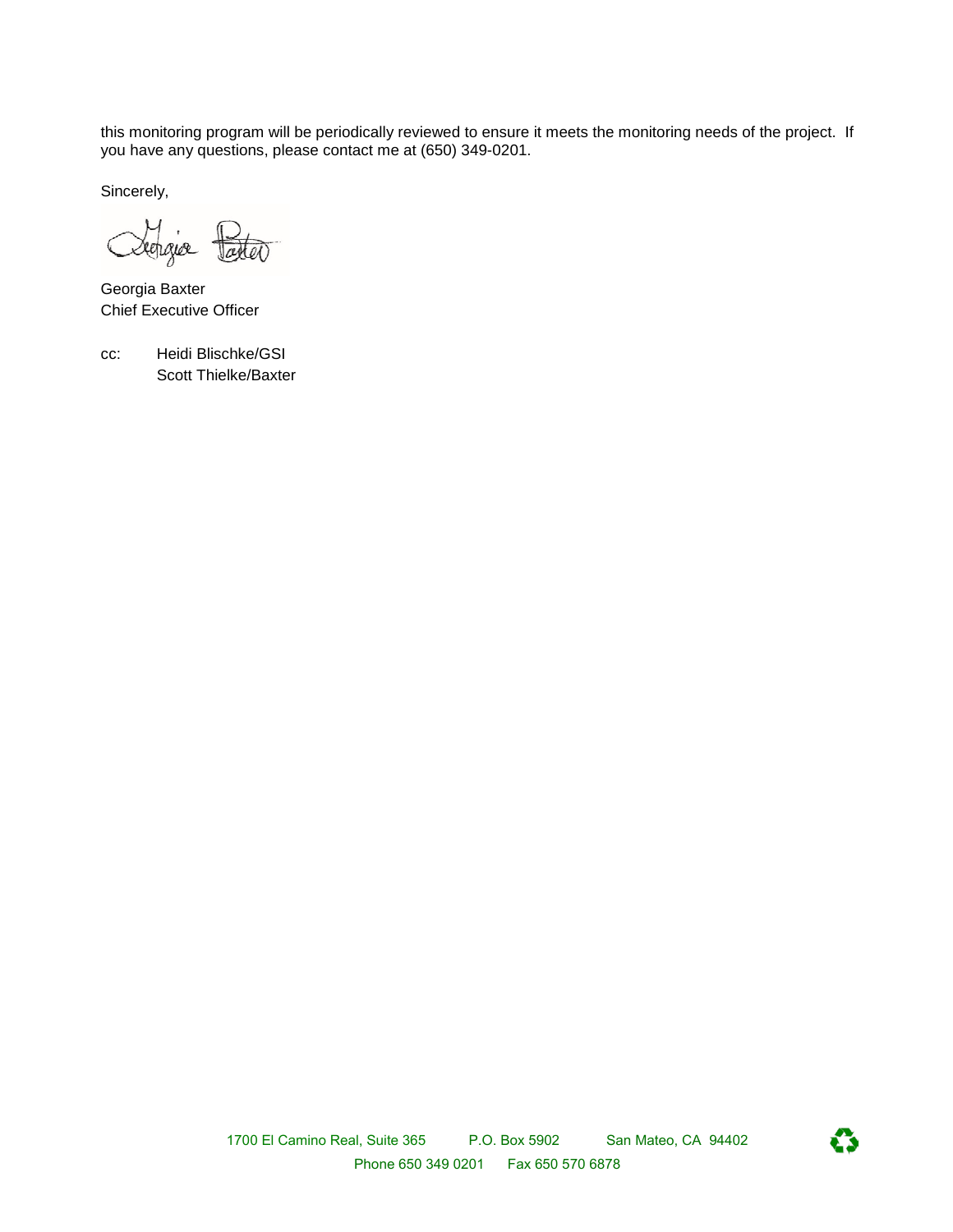### **Table 1: Groundwater Monitoring Program; revised May 2015** *JH Baxter, Eugene Site*

*May 1, 2015*

| Well                             | <b>Water Level/Flow</b> | <b>Sampling Program</b>          |                         |
|----------------------------------|-------------------------|----------------------------------|-------------------------|
| Number                           | Rate                    | May 1, 2015                      |                         |
|                                  |                         | <b>Frequency</b>                 | Parameters <sup>1</sup> |
| <b>Pumping Wells</b>             |                         |                                  |                         |
| W-13S                            | W                       | Annual                           | Phenols                 |
| W-13I                            | W                       | Annual                           | Phenols                 |
| W-20I                            | W                       | Annual                           | Phenols                 |
| <b>On-Site Monitoring Wells</b>  |                         |                                  |                         |
| W-1S                             | Semi-annual             |                                  |                         |
| W-2S                             | Semi-annual             |                                  |                         |
| $W-2I$                           | Semi-annual             |                                  |                         |
| $W-3S$                           | Semi-annual             |                                  |                         |
| W-4S                             | Semi-annual             |                                  |                         |
| W-51                             | Semi-annual             |                                  |                         |
| W-61                             | Semi-annual             | Annual                           | Phenols                 |
| W-7S                             | Semi-annual             | Annual                           | Phenols                 |
| W-8S                             | Semi-annual             |                                  | --                      |
| W-81                             | Semi-annual             |                                  |                         |
| <b>W-9S</b>                      | Semi-annual             |                                  |                         |
| W-91                             | Semi-annual             |                                  |                         |
| W-11S                            | Semi-annual             | Annual                           | Phenols                 |
| $W-111$                          | Semi-annual             | Annual                           | Phenols                 |
| W-12I                            | Semi-annual             | Annual                           | Phenols                 |
| W-12D                            | Semi-annual             |                                  | Phenols                 |
| W-13D                            | Semi-annual             | Sept 2015 only <sup>2</sup>      | --                      |
| $W-14I$                          | Semi-annual             |                                  |                         |
|                                  |                         |                                  |                         |
| W-15S                            | Semi-annual             |                                  |                         |
| <b>W-18AS</b>                    | Semi-annual             |                                  |                         |
| <b>W-18AI</b>                    | Semi-annual             |                                  |                         |
| W-21S                            | Semi-annual             |                                  |                         |
| $W-211$                          | Semi-annual             |                                  |                         |
| W-22S                            | Semi-annual             |                                  |                         |
| $W-23$                           | Semi-annual             | Annual                           | Phenols                 |
| <b>Off-Site Monitoring Wells</b> |                         |                                  |                         |
| <b>W-16AS</b>                    | Semi-annual             |                                  |                         |
| <b>W-16AI</b>                    | Semi-annual             | Annual (2015, 2016) <sup>3</sup> | Phenols                 |
| W-17AS                           | Semi-annual             | Annual                           | Phenols                 |
| <b>W-17AI</b>                    | Semi-annual             | Annual                           | Phenols                 |
| <b>W-17BI</b>                    | Semi-annual             |                                  | --                      |
| W-18BI                           | Semi-annual             |                                  |                         |
| W-19AS                           | Semi-annual             |                                  |                         |
| $W-24$                           | Semi-annual             | Semi-annual                      | Phenols                 |
| W-25                             | Semi-annual             | Semi-annual                      | Phenols                 |
| W-26                             | Semi-annual             | Semi-annual                      | Phenols                 |
| W-28                             | Semi-annual             |                                  |                         |
| W-29                             | Semi-annual             | Semi-annual                      | Phenols                 |
| W-32                             | Semi-annual             | Annual                           | Phenols                 |
| W-34                             | Semi-annual             | --                               | --                      |
| W-35                             | Semi-annual             |                                  | --                      |
| W-36                             | Semi-annual             | $\overline{\phantom{a}}$         |                         |
| <b>Off-Site Production Wells</b> |                         |                                  |                         |
| Zippo-Log                        |                         | Annual                           | Phenols                 |

**Notes:**

W = weekly

Semi-annually = March and September

Annual = September

1 Phenols per EPA Method 9270C Low Level

2 Well W-12D will be sampled in September 2015. Sampling will be discontinued in 2016.

3 Well W-16AI will be sampled annually in 2015 and 2016. Sampling will be discontinued in 2017.